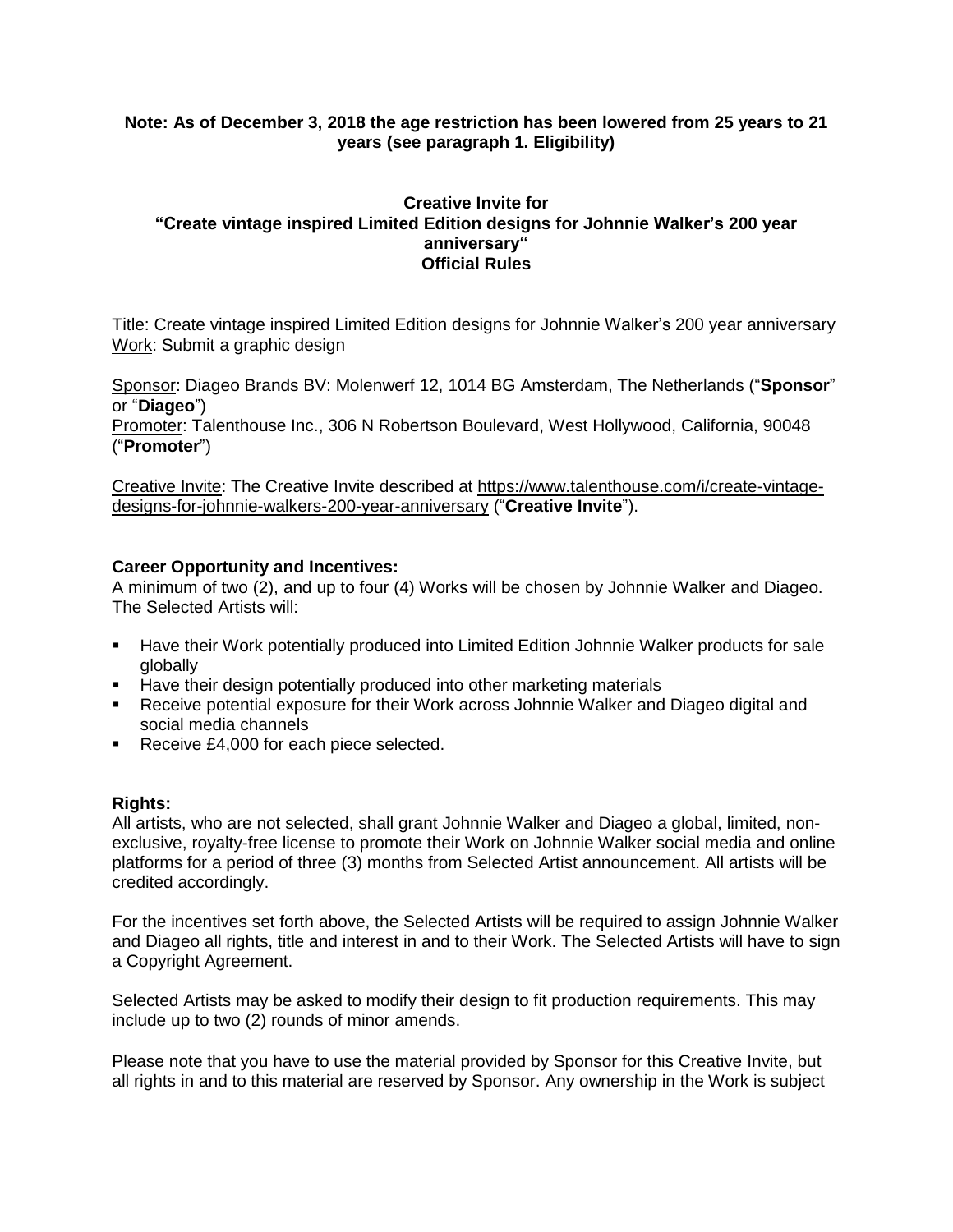to and restricted by Sponsor's underlying rights in the Sponsor IP; in no event, may an artist obtain a fee, royalty, advertising revenue, or any other payment in exchange for the submission.

#### **Key Dates:**

Launch: November 30, 2018 at 10:00 AM Submit By: January 9, 2018 at 10:00 AM Selection Period Starts: January 9, 2018 at 10:00 AM Artists Selected: February 18, 2018

## *All times are in Pacific Time.*

NOTICE: Talenthouse respects your rights and does not claim ownership of any copyrights related to works you submit In addition, your moral rights are respected. Whenever your work is published by Sponsor or Promoter, you will be credited. However, failure to provide accurate credit by Sponsor or Promoter shall be considered an error or oversight and shall not constitute a breach of these rules or an infringement of your copyright.

By participating in the Creative Invite you grant Talenthouse permission to use any work you submit for all promotional purposes related to the Creative Invite, including but not limited to displaying your work on Promoter's and Sponsor's media channels.

SEE SPECIFIC CREATIVE INVITE SITE FOR ADDITIONAL INFORMATION.

These Official Rules (these "**Official Rules**") set forth the terms pursuant to which each individual or team of individuals (each such individual or team, an "**Artist**") may participate in the Creative Invite.

NO PURCHASE OR PAYMENT IS NECESSARY TO ENTER OR BE SELECTED. A purchase or payment will not improve the chances of Artist's submission being selected. The submission period for the Creative Invite described on the Creative Invite website (located at [https://www.talenthouse.com/i/create-vintage-designs-for-johnnie-walkers-200-year](https://www.talenthouse.com/i/create-vintage-designs-for-johnnie-walkers-200-year-anniversary)[anniversary\)](https://www.talenthouse.com/i/create-vintage-designs-for-johnnie-walkers-200-year-anniversary) (the "**Creative Invite Site**") shall begin and end on the dates and times set forth on the Creative Invite Site (the "**Submission Period**"). The Creative Invite and Artist's participation in the Creative Invite is governed by these Official Rules and is subject to all applicable laws. Void where prohibited.

# TABLE OF CONTENTS

- 1. Eligibility
- 2. Timeline
- 3. Artist Teams
- 4. How to Submit Your Work
- 5. Selection Process
- 6. Career Opportunity and Incentives
- 7. Notification and Verification of Selected Works
- 8. Publicity; Use of Personal Information
- 9. Intellectual Property Rights
- 10. Representations and Warranties of Artist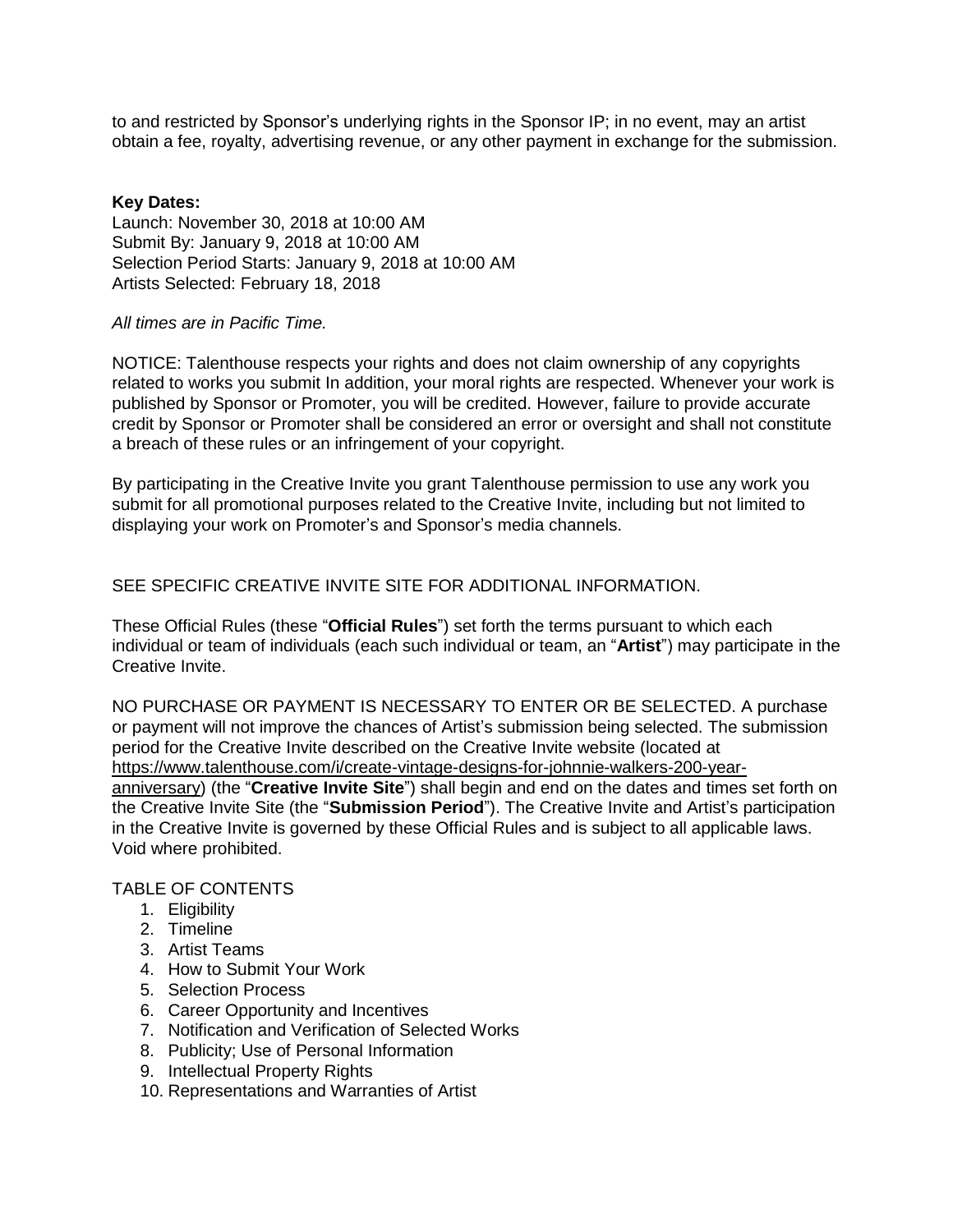- 11. No Warranty of Promoter or Sponsor
- 12. Release; Indemnification; Disclaimer
- 13. No Tampering
- 14. Payments
- 15. General Conditions
- 16. Alternative Dispute Resolution; Governing Law; Choice of Forum
- 1. *Eligibility*. The Creative Invite is open only to individuals who are at least twenty-one (21) years of age and the age of majority in their jurisdiction of primary residence at the time of submission. It is the obligation of all artists to ensure that participating in this Creative Invite and, as applicable, receipt of any incentive, complies with all laws, rules and regulations of the jurisdiction of which such artist is a legal resident/national. Proof of residency and age may be required. Promoter, Sponsor and one or more Sponsor-designated judges ("**Judges**"), and their respective parent companies, affiliates, subsidiaries, divisions, contractors, subcontractors, and partners, to the extent responsible for sponsoring, fulfilling, administering, advertising or promoting the Creative Invite, and all of their respective directors, officers, employees, agents and representatives, and the Immediate Family Members and Household Members of any of the foregoing individuals, are not eligible to participate in the Creative Invite. "**Immediate Family Members**" means parents, stepparents, children, step-children, siblings, step-siblings, and spouses, regardless of where they live. "**Household Members**" shall mean people who share the same residence at least three (3) months out of the year, regardless of their familial relationships. In order to participate in the Creative Invite, Artist must fully comply with the terms on the Creative Invite Site, these Official Rules, the Terms and [Conditions](https://www.talenthouse.com/terms-and-conditions) and [Privacy](https://www.talenthouse.com/privacy-policy) Policy (this "**Agreement**"). Accordingly, by participating in the Creative Invite, Artist agrees that Artist has read the terms of this Agreement, and agrees fully and unconditionally to be bound by the terms of this Agreement, and the decisions of the Judges, whose decisions shall be binding and final in all respects relating to the Creative Invite. If there is any conflict between these Official Rules, the Terms and Conditions, the Privacy Policy or any information on the Creative Invite Site, the order of precedence shall be as follows: Creative Invite Site, Official Rules, Terms and Conditions, and then Privacy Policy. Eligibility to receive a Career Opportunity or Incentive is contingent upon fulfilling all requirements set forth in these Official Rules.
- 2. *Timeline*. The Timeline for the Creative Invite is as follows:
	- (a) *Submission Period*. Artists are permitted to submit Works during the Submission Period. The start and end dates of the Submission Period are specified on the Creative Invite Site.
	- (b) *Selection Period*. During this period, the Judging Panel makes its determinations regarding the Works, and the Promoter contacts certain Artists who are selected as potential recipients of Career Opportunities or Incentives to confirm eligibility, etc. The dates for this period are specified on the Creative Invite Site.
	- (c) *Selection Date*. At the end of the Selection Period ("**Selection Date**"), the Selected Artists are announced on the Creative Invite Site. The Selection Date is specified on the Creative Invite Site and may be revised by the Promoter at its sole discretion.
- 3. *Artist Teams*. In the case that Artist is comprised of a team of individuals ("**Artist Team**"), all members of such team agree that: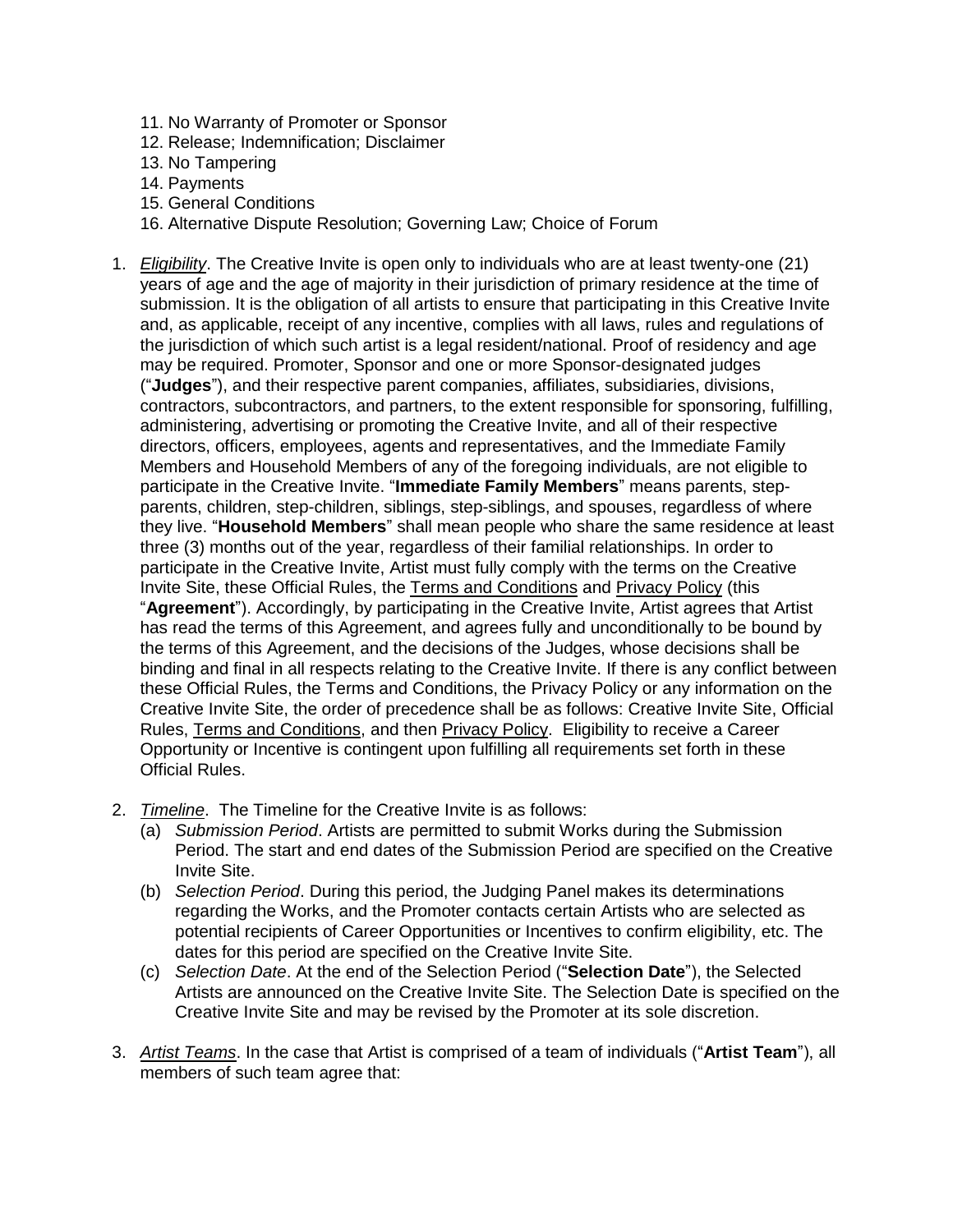- (i) the member of the Artist Team whose Talenthouse account is used to submit the Work to the Creative Invite shall be designated the team leader ("**Team Leader**");
- (ii) the Team Leader is solely and exclusively responsible for distributing any Career Opportunities or Incentives received by the Artist Team;
- (iii) all members of the Artist Team have read, understand and agree to be bound by the terms of this Agreement;
- (iv) all members of the Artist Team agree to release and hold harmless the Released Parties (as defined below) from and against any and all Losses (as defined below), in each case whether direct, indirect, or consequential, arising out of or relating to any dispute between or among any of the members of the Artist Team; and
- (v) the Team Leader agrees to indemnify, defend, and hold harmless the Released Parties from and against any and all claims, actions or proceedings of any kind brought by any members of the Artist Team and from any and all Losses arising out of or relating to any dispute between or among any of the members of the Artist Team, including but not limited to the distribution of any Career Opportunities or Incentives between or among the members of the Artist Team.

MEMBERS OF ANY ARTIST TEAM SHOULD CONSIDER ENTERING INTO THEIR OWN WRITTEN AGREEMENT REGARDING THE MEMBERS' RESPECTIVE RIGHTS AND RESPONSIBILITIES TO EACH OTHER IN CONNECTION WITH THEIR PARTICIPATION IN THIS CREATIVE INVITE, INCLUDING HOW ANY CAREER OPPORTUNITIES AND INCENTIVES THAT ARE RECEIVED WILL BE DISTRIBUTED.

4. *How to Submit Your Work*. To submit your work for the Creative Invite, during the Submission Period, visit the Creative Invite Site and follow the instructions, which will require, among other things, that Artist create an account on Promoter's website (www.talenthouse.com) and agree to abide by the Terms and Conditions and Privacy Policy. Artist must then create and submit via electronic transmission an original work of authorship (the "**Work**") as more specifically described at the Creative Invite Site. Promoter or its representatives reserve the right to disqualify any Artist or Work or remove any Work that does not conform to the requirements set forth in this Agreement as determined by Promoter in its sole discretion. Promoter is not obligated to notify Artist if a Work has been disqualified and removed from the Creative Invite Site.

To be an eligible submission, a Work must comply with the following requirements:

- (a) The Work:
	- (i) must be Artist's own original work, created solely by Artist (in the case that Artist is a team of individuals, the Work must be created solely by the members of the Artist Team);
	- (ii) must not have been previously licensed, sold, used, published, released, distributed or otherwise exploited in any form;
	- (iii) must not have previously won any award; and
	- (iv) must not infringe the copyright, trademark, privacy, publicity, or other personal or proprietary rights of any individual or entity (except for the material provided by Sponsor for use in this Creative Invite only).
- (b) Except as set forth on the Creative Invite Site, the Work must not contain, be derived from, or reference any names, products or services of any business, company or entity or any third party trademarks, logos, trade dress or promotion of any brand, product or service.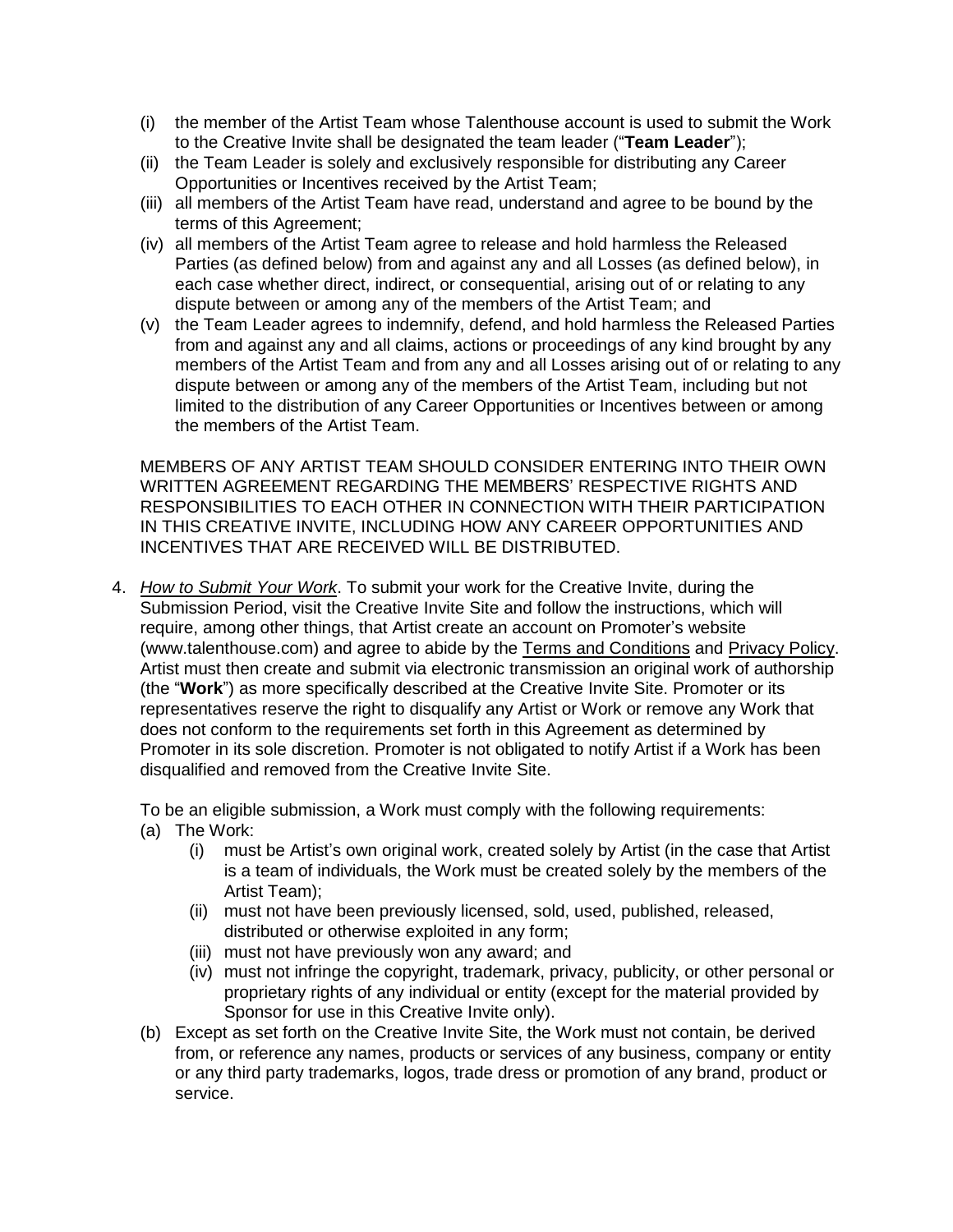- (c) Any Work that is lewd, obscene, sexually explicit, pornographic, disparaging, defamatory, libelous, obscene, or any Work that otherwise contains inappropriate content or objectionable material may not be submitted and may be disqualified and removed at any time in Promoter's sole discretion.
- (d) Artist may not be (nor may Artist work with parties in conjunction with the Work who are):
	- (i) represented under contract (e.g., by a talent agent or manager) that would limit or impair Promoter's or Sponsor's ability to use, display or otherwise exploit the Work in any form or media;
	- (ii) subject to an acting or modeling contract that would make Artist's submission or appearance in the Work a violation of any third-party rights; or
	- (iii) under any other contractual relationship, including but not limited to guild or union memberships, that may prevent Promoter or Sponsor from being able to use the Work as contemplated by the Creative Invite, or that would otherwise be violated by participating in the Creative Invite.
- (e) The Work must comply with applicable law. If any individual appears or is referred to in the Work, Artist is solely responsible for obtaining, prior to submitting the Work, any and all releases and consents necessary to permit the exhibition, use, license, sale, etc. of the Work, as applicable, by Sponsor and Promoter. If any individual appearing or referred to in any Work is under the age of majority in such individual's jurisdiction of residence, the signature of such individual's parent or legal guardian is required on each release. ARTIST IS RESPONSIBLE FOR OBTAINING ALL REQUIRED APPROVALS, CONSENTS AND AUTHORIZATIONS, IF ANY, THAT MAY BE REQUIRED TO PARTICIPATE IN THE CREATIVE INVITE AND SUBMIT A WORK, INCLUDING ANY RELEASES AND CONSENTS FROM ANY INDIVIDUAL WHOSE NAME, IMAGE OR LIKENESS APPEARS IN THE WORK. Upon Promoter's or Sponsor's request, if any individual's likeness is used, Artist may be required to provide to Promoter a copy of a release signed by such individual in a form reasonably acceptable to Promoter and Sponsor.

Sponsor, Promoter and Judges reserve the right to disqualify any submission that they determine, in their sole discretion, violates (or potentially violates) the letter or the spirit of the Creative Invite, or its processes or rules (including, without limitation, this Agreement). The decisions of Sponsor, Promoter and Judges on all matters pertaining to the Creative Invite shall be final and binding.

ALL SUBMISSIONS MUST BE RECEIVED BY 09:59 AM PT ON THE LAST DAY OF THE SUBMISSION PERIOD. Limit ten (10) submissions per Artist (including each member of any Artist Team) throughout the Submission Period. Submissions by the same Artist (or any member of any Artist Team) in excess of the limits stated herein will be disqualified. Artist may update and replace an existing submission with a new Work during the Submission Period; provided that any such replacement submission will disqualify the previously submitted Work. The Work will be deemed to have been submitted by the individual whose email address is associated with account.

- 5. *Selection Process*. Submitted Works will be judged as described below.
	- (a) *Judges*: One or more Judges will be appointed by Sponsor in its sole discretion (the "**Judging Panel**"). Individual Judges have the right to withdraw from the Creative Invite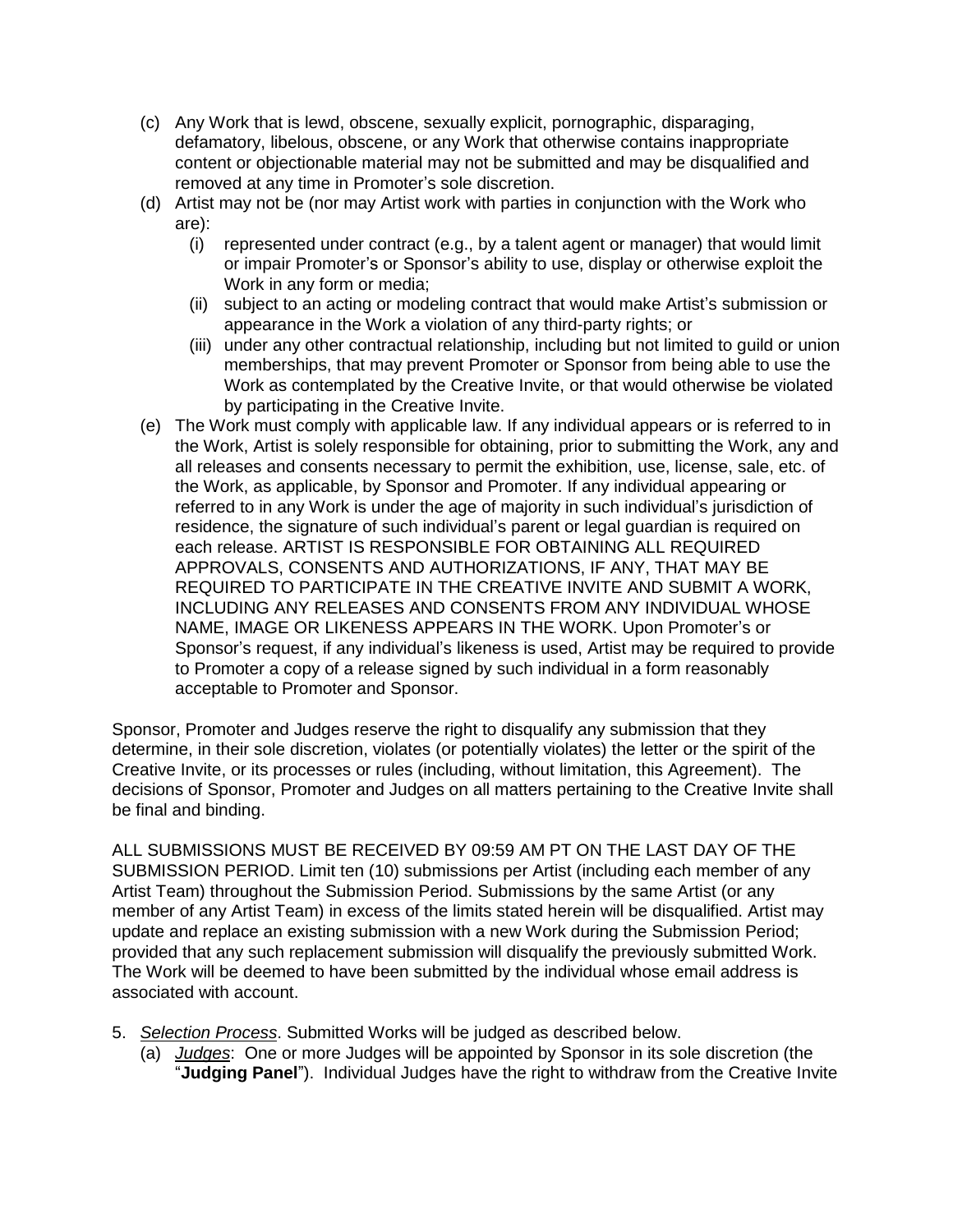without advance notice in the event of extenuating circumstances beyond their control or as may be otherwise permitted by Promoter or Sponsor.

- (b) *Judging Criteria*: The Judging Panel's decisions will be made based upon the criteria described on the Creative Invite Site.
- (c) *Artist Selection*: The Artists whose Works are selected as candidates to receive career opportunities or incentives, as described on the Creative Invite Site ("**Career Opportunities**" and "**Incentives**") will be notified as set forth in Section 7 ("**Selected Artist**"). Each Work will be evaluated based on the above-described criteria by the Judging Panel. In the event of a tie, the awardees will be selected by a final vote by the Judging Panel. Odds of being a Selected Artist depend on the nature, quality and number of eligible submissions received. Any Selected Artist will not be eligible to receive any Career Opportunities or Incentives until the Selected Artist submits all of the necessary documentation, including the Awardee Agreement (described in Section 7 below).
- 6. *Career Opportunities and Incentives*. The Career Opportunities and Incentives for the Selected Artists (collectively, "**Awardees**") are described on the Creative Invite Site. Artist acknowledges that Sponsor may modify or cancel the Career Opportunities due to unforeseen circumstances. Furthermore, Artist agrees that, in the event of any such modification or cancellation, Artist waives and releases the Released Parties (as defined below) from and against any and all claims relating to such modification or cancellation. Career Opportunities shall be deemed to have no commercial value. No transfer, refund, cash redemption, substitution, cash equivalent or replacement of any Incentive by any Awardee is permitted, except that Promoter and Sponsor reserve the right, in their sole discretion, to substitute an Incentive with one or more items of equal or greater value (or cash equivalent). In the event the approximate retail value of an alternative Incentive is different from the actual retail value of that Incentive, the difference will not be awarded in cash or otherwise. Any portion of an Incentive unclaimed, not accepted, or unused by any Awardee will be forfeited and will not be substituted.
- 7. *Notification and Verification of Selected Works*. ALL AWARDEES ARE SUBJECT TO VERIFICATION BY PROMOTER, WHOSE DECISIONS ARE FINAL AND BINDING IN ALL MATTERS RELATED TO THE CREATIVE INVITE.

During the "Selection Period" set forth on the Creative Invite Site, the Awardees will be notified by mail, phone or email, at Promoter's discretion, using the information provided by each Awardee. Awardees must continue to comply with all terms and conditions of this Agreement, and receipt of any Career Opportunity or Incentive is contingent upon fulfilling all requirements. Promoter and Sponsor shall have no liability for any notification that is lost, intercepted or not received by an Awardee for any reason. In Promoter's sole discretion, Awardees may be disqualified and required to forfeit any Career Opportunity or Incentive, and alternate Awardees may be selected in accordance with these Official Rules from among the remaining eligible submissions if any Awardee:

- (i) cannot be reached for whatever reason after a reasonable effort has been exerted based on the information provided by the Awardee or notification is returned as undeliverable;
- (ii) declines or cannot accept, receive or use any Career Opportunity or Incentive for any reason;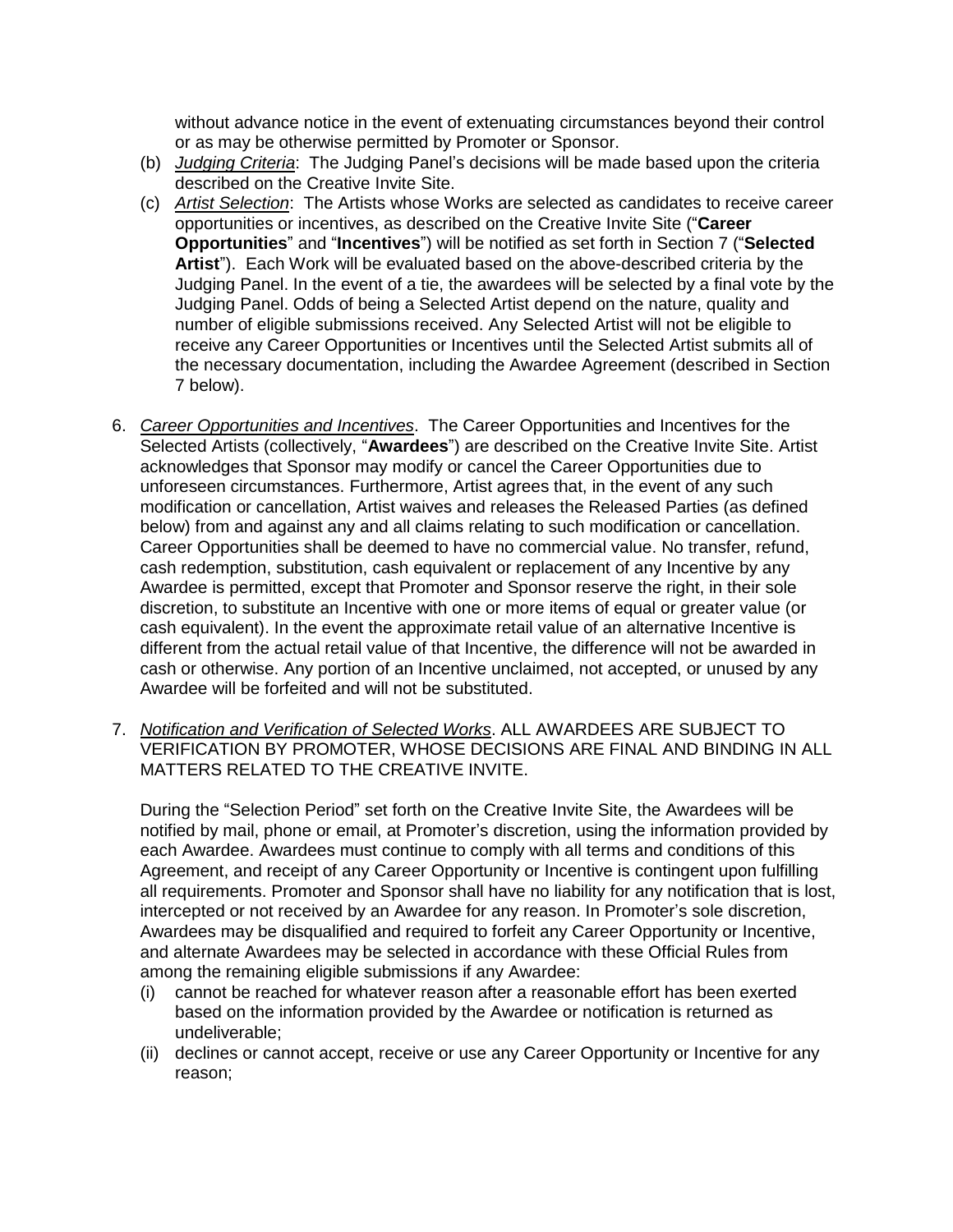- (iii) is found to be ineligible to enter the Creative Invite or receive the Career Opportunity or Incentive; or
- (iv) cannot or did not comply with this Agreement. Promoter is not obligated to leave any voicemail, answering machine message, or other message for Awardee.

Awardees will be required to complete and return (as directed by Promoter) a nonmodifiable by Artist Copyright Agreement and a Creative Invite Awardee Agreement ("**Awardee [Agreement](https://talenthouse-res.cloudinary.com/image/upload/v1/invites/o3r69eoji61jzguvybq0)**") by a specified date or, in Promoter's sole discretion, the Career Opportunity or Incentive may be forfeited and an alternate Awardee may be selected in accordance with these Official Rules from among the remaining eligible submissions. Promoter reserves the right to modify the notification procedures and the Awardee Agreement in connection with the selection of Awardees.

- 8. *Publicity; Use of Personal Information*. Except where prohibited by applicable law, by accepting a Career Opportunity or Incentive, all Awardees agree and acknowledge that Promoter and Sponsor and any of their respective agents, designees or licensees may, without any limitation or further compensation, use the Awardee's name, voice, biographical data, likeness, picture, opinions, entry materials, photograph, Work (in whole or in part), hometown and state, and audio or video recording of the Awardee for promotional purposes related to the Creative Invite in any media, worldwide, without further payment or consideration. By participating in the Creative Invite, Artists will be sharing their personal information with Promoter. Personal information collected by Promoter will be used for administration of the Creative Invite, to respond to Artist in matters regarding Artist's Work or the Creative Invite, awarding Career Opportunities or Incentives, and as otherwise set forth in the [Privacy](https://www.talenthouse.com/privacy-policy) Policy.
- 9. *Intellectual Property Rights*. As mentioned above, Artist must create his/her Work without using or referencing any works or intellectual property of any other person, except as expressly permitted pursuant to instructions on the Creative Invite Site. Any Artist that violates this provision will be disqualified from the Creative Invite. By participating in the Creative Invite, Artist grants Promoter and Sponsor a non-exclusive, limited, worldwide license to copy, modify, transmit, publicly display and exhibit, the Work (in whole or in part) solely (i) on Promoter's and Sponsor's media channels for promotional purposes in connection with the Creative Invite, (ii) to otherwise administer the Creative Invite or (iii) to otherwise market or promote Promoter's services. In addition, Artist understands that by submitting a Work, Artist is granting users of the Creative Invite Site and SNS Sites like Facebook, Twitter and Pinterest the right to copy and share the Work in accordance with the Terms and Conditions and the applicable terms and conditions of these SNS Sites, respectively. Artists that are not selected will retain all rights to their Works, subject to the foregoing limited license.

Artist acknowledges that submissions are made on a non-confidential basis and that, except for Awardees, no promise of payment has been made for the use of the Works. Artist further acknowledges that Sponsor engages in the creation, acquisition, and development of creative materials which may duplicate, parallel, or resemble Artist's Work. As such, Artist waives all claims of infringement, misuse, or misappropriation of the Work.

Artist acknowledges that, if Artist is selected as an Awardee, Artist will be required to sign a Copyright Agreement and the Awardee [Agreement.](https://talenthouse-res.cloudinary.com/image/upload/v1/invites/o3r69eoji61jzguvybq0) Pursuant to the Copyright Agreement,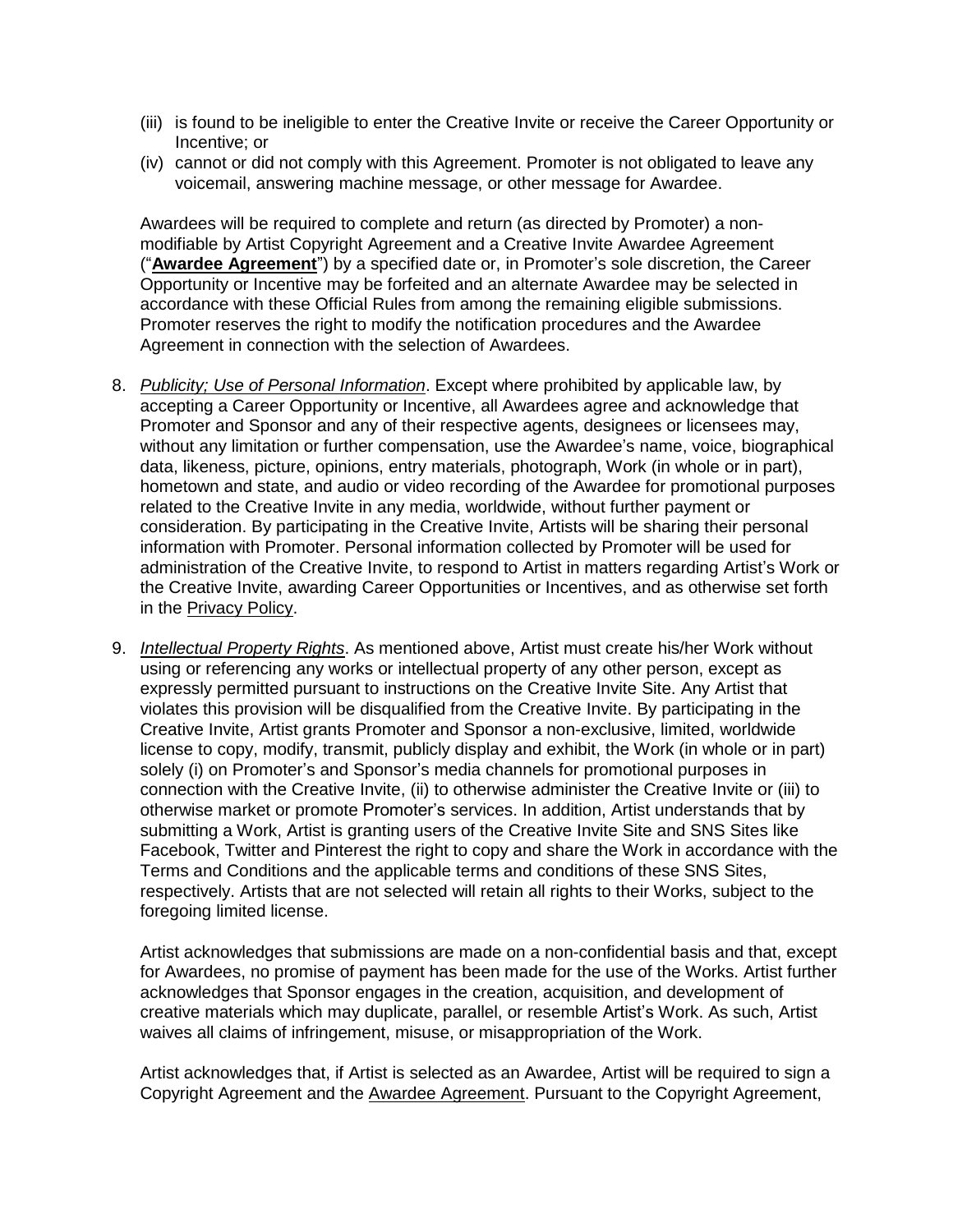Sponsor will be assigned all rights, title and interest in and to the Work on a global basis pursuant to the terms and conditions of the Copyright Agreement. Artist acknowledges that failure to sign these agreements by the specified date will result in forfeiture of any recognition, Career Opportunities and Incentives that Artist might otherwise receive.

- 10. *Representations and Warranties of Artist*. By participating in the Creative Invite and submitting a Work, Artist represents and warrants to Sponsor and Promoter as follows:
	- (i) Artist has all rights, title and interest in the Work;
	- (ii) the Work is Artist's own original work and was created solely by Artist (or all of the members of the Artist Team) for the purpose of participating in the Creative Invite;
	- (iii) the Work, as of the date of submission, is not the subject of any actual or threatened litigation or claim;
	- (iv) the Work has not been previously licensed, sold, used, published, released, distributed or otherwise exploited;
	- (v) the Work does not and will not violate any contract or third party rights, including any patent, copyright, trade secret, trademark, privacy, publicity, or other personal or proprietary rights of any individual or entity or creative guild or other performance alliance (except for the material provided by Sponsor for use in this Creative Invite only);
	- (vi) the Work does not and will not violate any applicable laws; and
	- (vii) the information submitted by Artist in connection with the Creative Invite is accurate and complete; and
	- (viii) Artist has all right and authority to respond to the Creative Invite and make a submission.
- 11. *No Warranty of Promoter or Sponsor; Limitation of Liability*. TO THE FULLEST EXTENT PERMITTED BY APPLICABLE LAW, PROMOTER AND SPONSOR MAKE NO REPRESENTATIONS OR WARRANTIES WHATSOEVER, EXPRESS OR IMPLIED, WITH RESPECT TO THE CREATIVE INVITE, INCLUDING WITHOUT LIMITATION ANY:
	- (a) WARRANTY OF MERCHANTABILITY;
	- (b) WARRANTY OF FITNESS FOR A PARTICULAR PURPOSE; OR
	- (c) WARRANTY AGAINST INFRINGEMENT OF INTELLECTUAL PROPERTY RIGHTS OF A THIRD PARTY, WHETHER EXPRESS OR IMPLIED BY LAW, COURSE OF DEALING, COURSE OF PERFORMANCE, USAGE OF TRADE OR OTHERWISE.

IN NO EVENT SHALL PROMOTER, SPONSOR OR JUDGES, AND THEIR RESPECTIVE PARENT COMPANIES, AFFILIATES, SUBSIDIARIES, DIVISIONS, CONTRACTORS, SUBCONTRACTORS, AND PARTNERS, TO THE EXTENT RESPONSIBLE FOR SPONSORING, FULFILLING, ADMINISTERING, ADVERTISING OR PROMOTING THE CREATIVE INVITE, AND ALL OF THEIR RESPECTIVE DIRECTORS, OFFICERS, EMPLOYEES, AGENTS, REPRESENTATIVES, SUCCESSORS AND ASSIGNS BE LIABLE TO ARTIST OR TO ANY THIRD PARTY FOR ANY LOSS OF USE, REVENUE OR PROFIT OR LOSS OF DATA OR DIMINUTION IN VALUE, OR FOR ANY CONSEQUENTIAL, INCIDENTAL, INDIRECT, EXEMPLARY, SPECIAL OR PUNITIVE DAMAGES WHETHER ARISING OUT OF BREACH OF CONTRACT, TORT (INCLUDING NEGLIGENCE) OR OTHERWISE, REGARDLESS OF WHETHER SUCH DAMAGE WAS FORESEEABLE AND WHETHER OR NOT SUCH PARTY HAS BEEN ADVISED OF THE POSSIBILITY OF SUCH DAMAGES, AND NOTWITHSTANDING THE FAILURE OF ANY AGREED OR OTHER REMEDY OF ITS ESSENTIAL PURPOSE.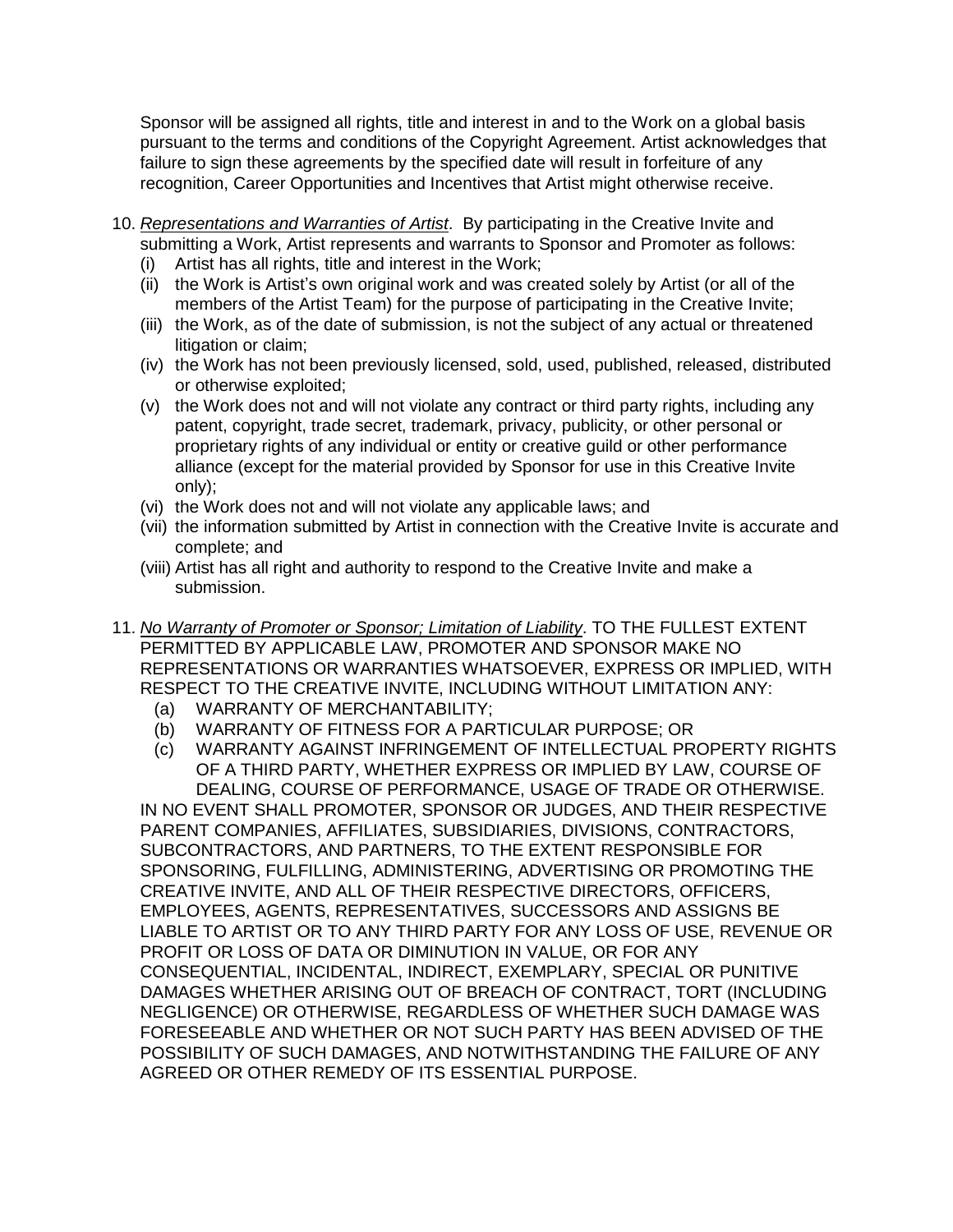THE SOLE AND EXCLUSIVE MAXIMUM LIABILITY OF PROMOTER AND SPONSOR FOR ALL DAMAGES, LOSSES AND CAUSES OF ACTION, WHETHER IN CONTRACT, TORT (INCLUDING, WITHOUT LIMITATION, NEGLIGENCE) OR OTHERWISE, RELATED TO THE CREATIVE INVITE SHALL BE ONE HUNDRED DOLLARS (US\$100).

- 12. *Release; Indemnification; Disclaimer*. By participating in the Creative Invite, Artist agrees:
	- (a) To release and hold harmless Promoter, Sponsor and Judges, and their respective parent companies, affiliates, subsidiaries, divisions, contractors, subcontractors, partners and any other organizations responsible for sponsoring, fulfilling, administering, advertising or promoting the Creative Invite, and all of their respective past, present and future officers, directors, employees, agents, representatives, successors and assigns (collectively, the "**Released Parties**") from and against any and all losses, harm, damages, injury, costs, expenses, liability, and claims of any kind (including attorneys' fees) ("**Losses**"), in each case whether direct, indirect, or consequential, arising out of or relating to Artist's creation or submission of a Work, participation in the Creative Invite or any Creative Invite-related, Career Opportunityrelated or Incentive-related activity, acceptance or use or misuse of any Career Opportunity or Incentive (including any travel or activity related thereto), or the copying, displaying, performance, use or exploitation of a Work;
	- (b) To indemnify, defend, and hold harmless the Released Parties from and against any and all third party claims, actions or proceedings of any kind and from any and all Losses arising out of or relating to (i) any breach or alleged breach by Artist of any of the warranties, representations or other provisions herein or (ii) Artist's participation in the Creative Invite, submission of a Work, or acceptance, use, or misuse of any Career Opportunity or Incentive;
	- (c) That the Released Parties assume no responsibility for any injury or damage to Artist or to anyone else's computer, regardless of how caused, relating to or resulting from entering or downloading files, materials or software or any other activity in connection with the Creative Invite; and
	- (d) That Promoter and Sponsor have neither made nor are in any manner responsible or liable for any warranty, representations or guarantees, express or implied, in fact or in law, relative to any Career Opportunity or Incentive or any component thereof, including, but not limited to, express warranties provided by the supplier of the Career Opportunity or Incentive (or any component thereof) or their affiliates.
- 13. *No Tampering*. Promoter, Sponsor and Judging Panel reserve the right to disqualify any Artist they find to be (or suspect to be):
	- (i) tampering with the submission process or the operation of the Creative Invite or any website promoting the Creative Invite;
	- (ii) acting in violation of this Agreement, or otherwise acting in an unprofessional or disruptive manner; or
	- (iii) submitting or attempting to submit to the Creative Invite multiple times through the use of multiple email addresses or the use of any robotic or automated devices to submit submissions.

Any attempt to undermine the legitimate operation of the Creative Invite may be a violation of criminal or civil law; should such an attempt be made, Promoter and Sponsor reserve the right to seek damages from any such person to the fullest extent permitted by law. If Promoter determines, in its sole discretion, that technical difficulties or unforeseen events compromise the integrity or viability of the Creative Invite, Promoter reserves the right to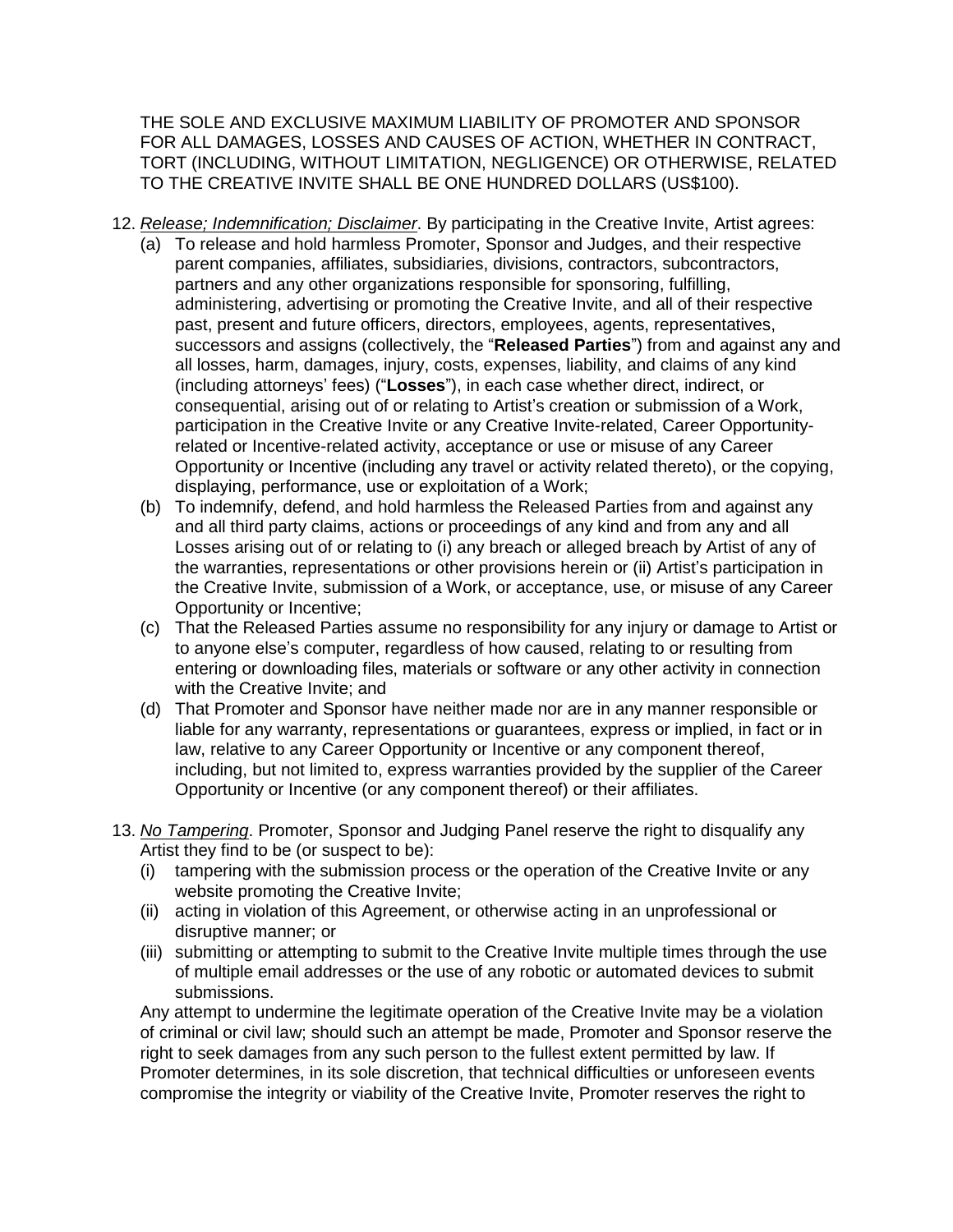void the submissions at issue or terminate the relevant portion of the Creative Invite, including the entire Creative Invite, or modify the Creative Invite, these Official Rules, or award Career Opportunities or Incentives based upon the criteria set forth in these Official Rules from all eligible submissions received prior to the termination date.

- 14. *Payments*. Any cash Incentives will be paid directly to Artist by Promoter by PayPal, wire transfer or some other payment method agreed upon by Artist and Promoter. Applicable federal, state, local or other taxes and any fees and costs applicable to such Incentives (e.g., wire transfer fees) are the sole responsibility of the Awardees who receive such Incentives. Promoter reserves the right to withhold the relevant portion of such Incentive to cover the cost of any such fees or costs, including without limitation any applicable wire transfer fees. Note that cash Incentives are treated as income by the U.S. Internal Revenue Service and may also be treated as income by other applicable taxing authorities and Artist shall bear all tax obligations.
- 15. *General Conditions*. Promoter and Sponsor reserve the right to cancel, suspend, or modify the Creative Invite, or any part of it, if any fraud, technical failures, or any other factor beyond Promoter's and Sponsor's reasonable control impairs the integrity or proper functioning of the Creative Invite, as determined by Promoter in its sole discretion. Promoter's and Sponsor's failure to enforce any provision of these Official Rules shall not constitute a waiver of that provision. If, for any reason, any Work or other information is confirmed to have been erroneously deleted, lost, or otherwise destroyed or corrupted, Artist's sole remedy is the opportunity to submit another submission to the Creative Invite if such submission is reasonably possible.

These Official Rules, together with the terms set forth on the Creative Invite Site, the [Terms](https://www.talenthouse.com/terms-and-conditions) and [Conditions,](https://www.talenthouse.com/terms-and-conditions) the [Privacy](https://www.talenthouse.com/privacy-policy) Policy and the other agreements incorporated by reference herein, contain the entire agreement between the parties hereto relating to the Creative Invite.

- 16. *Alternative Dispute Resolution; Governing Law; Choice of Forum*. To the extent permitted by applicable law, Artist agrees that:
	- (i) any and all disputes, claims and causes of action against the Released Parties arising out of or related to the Creative Invite, or any Career Opportunities or Incentives, other than those concerning the administration of the Creative Invite or the determination of Awardees, shall be resolved individually, without resort to any form of class action; and
	- (ii) any and all claims, judgments and awards shall be limited to actual damages and outof-pocket costs incurred, including costs associated with entering the Creative Invite, but shall in no event include attorneys' fees.

Any dispute, controversy or claim arising out of or relating to these Official Rules shall be finally settled by binding arbitration under the then-existing Commercial Arbitration Rules ("**Rules**") of the American Arbitration Association ("**AAA**"), except as modified herein. The arbitration shall be conducted by one (1) arbitrator who shall be nominated by Promoter, Sponsor and Artist and must be an attorney licensed to practice or otherwise experienced with New York law. If the parties cannot agree upon an arbitrator within thirty (30) days from the date the claimant's request for arbitration was served on the other party or parties, the sole arbitrator shall be appointed by AAA in accordance with the Rules.